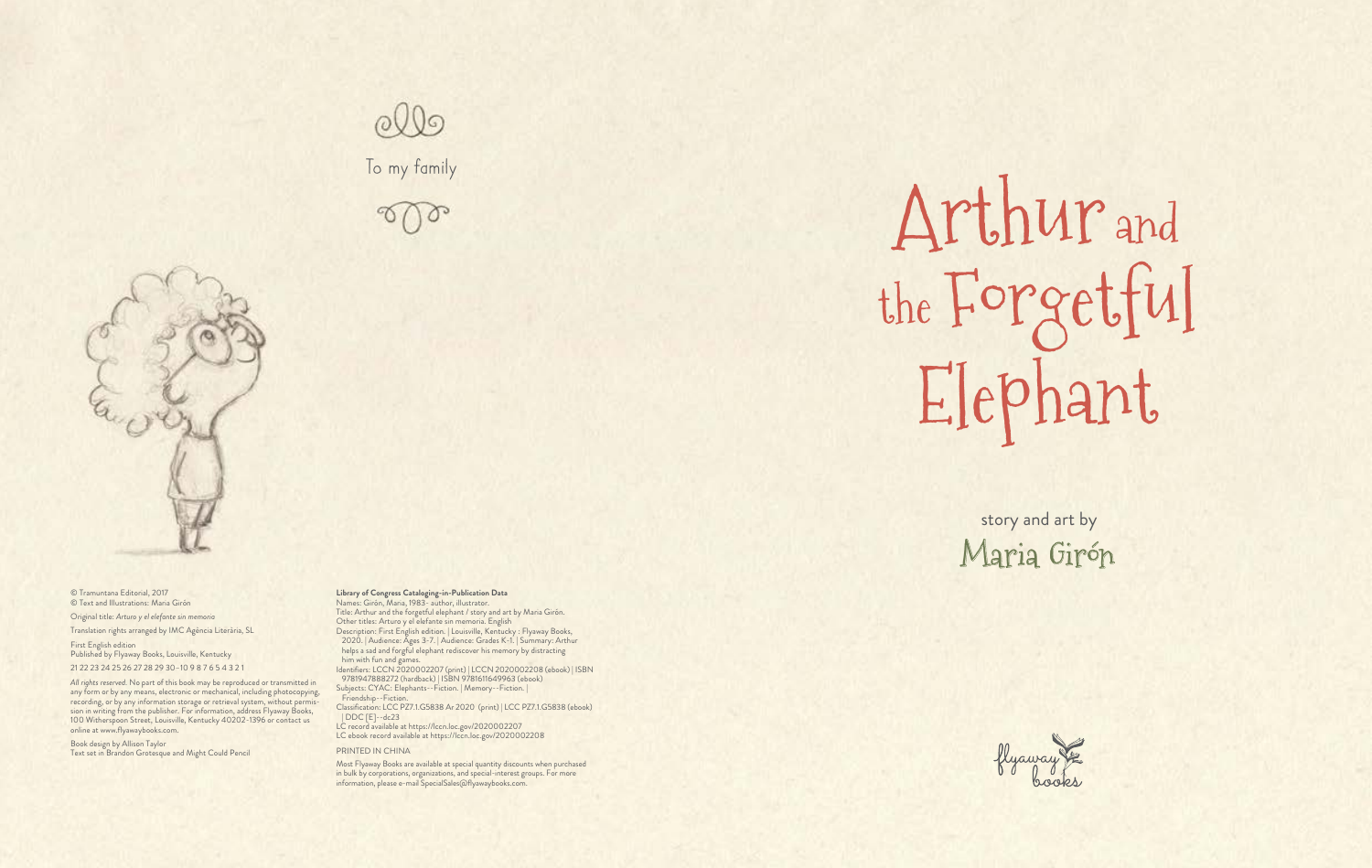*Is it raining?* Arthur thought. *But it's sunny!* Then he looked up.

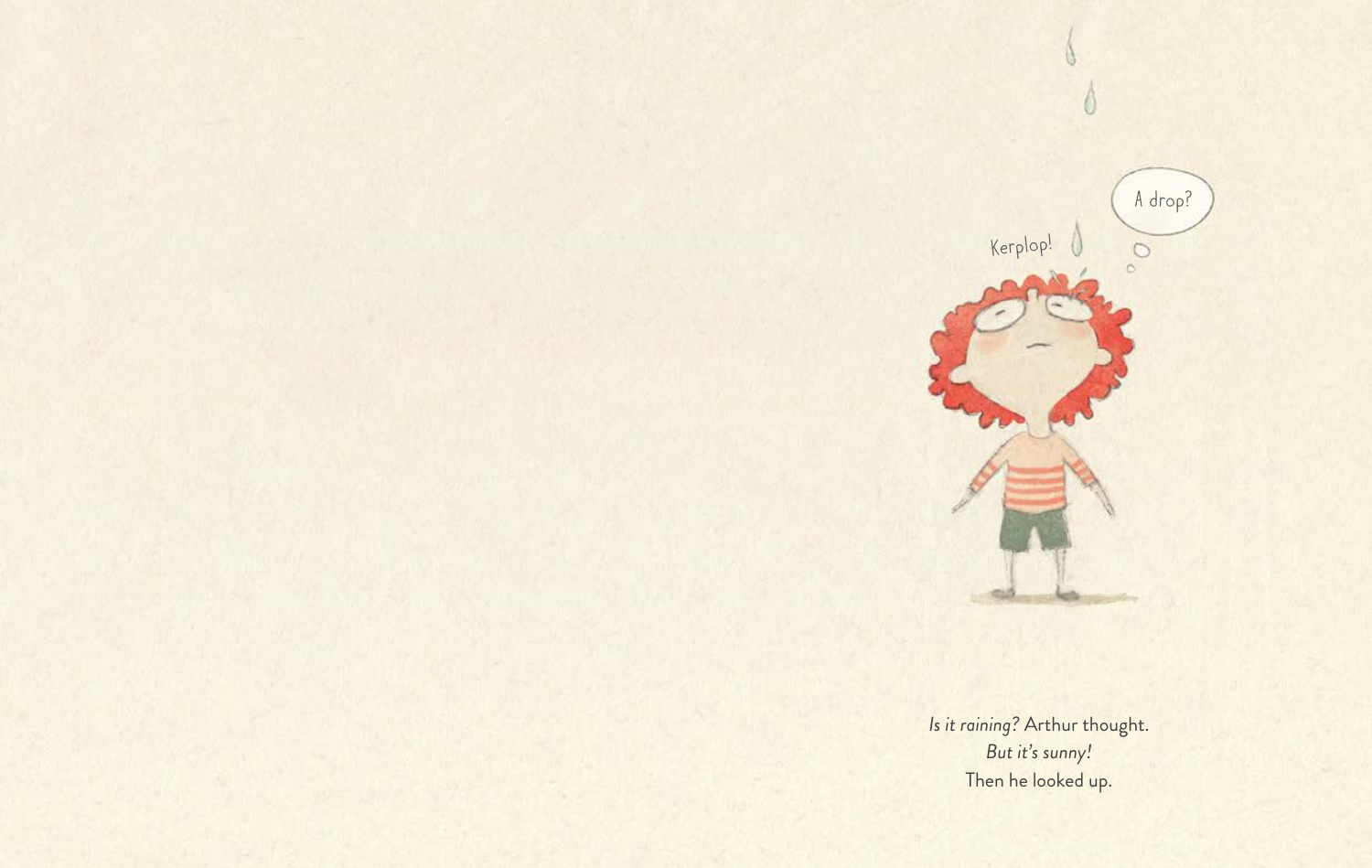"Hi, up there!" he called. "My name's Arthur. What's yours?"